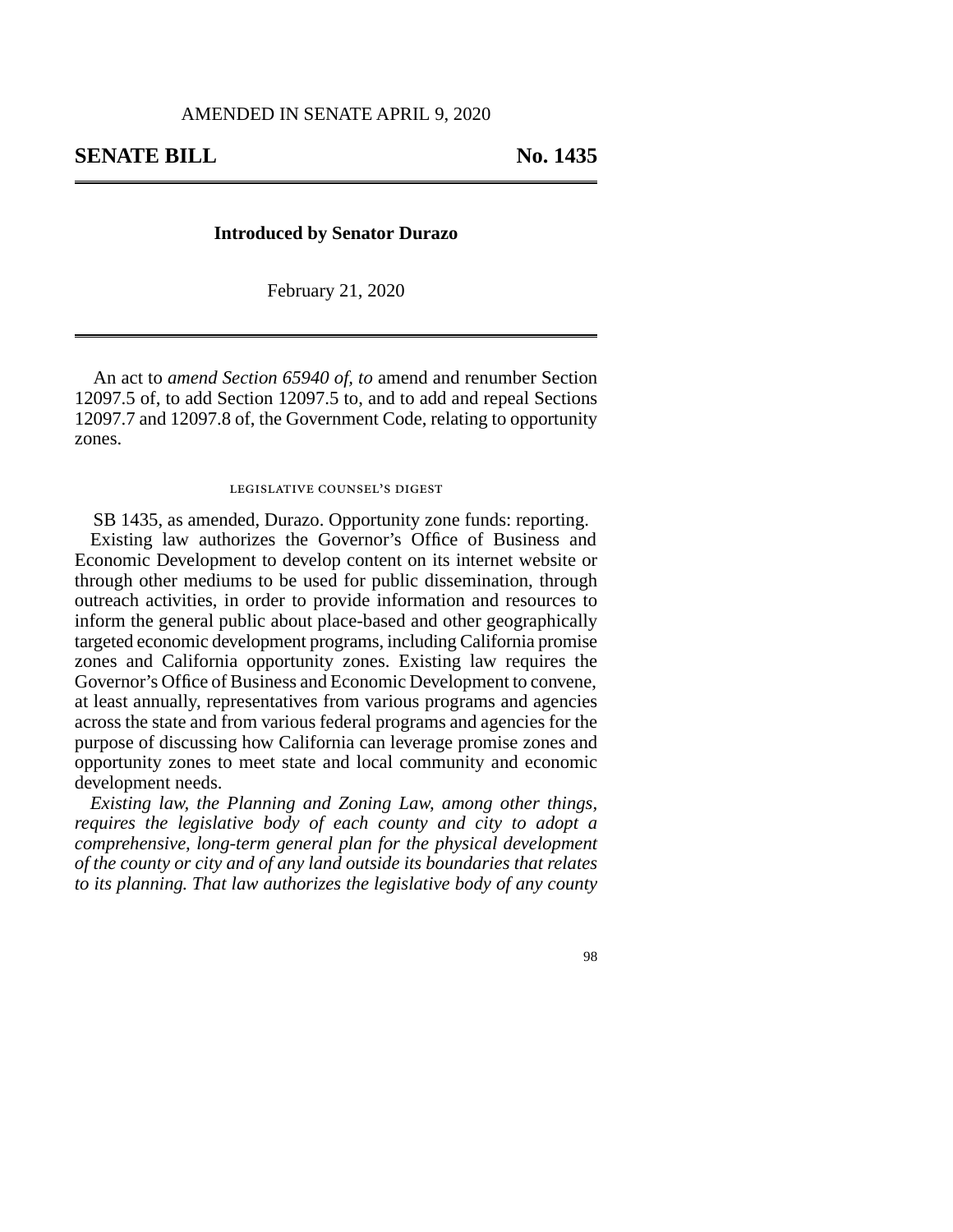*or city, pursuant to specified procedures, to adopt ordinances that, among other things, regulate the use of buildings, structures, and land as between industry, business, residences, open space, and other purposes. That law also requires public agencies to compile lists that specify in detail the information that will be required from any applicant for a development project.* 

This bill, until January 1, 2026, *2025,* would require the Governor's Office of Business and Economic Development, in cooperation with the Office of Planning and Research, to track specified information regarding California opportunity zone investments and to post some of that information on the Governor's Office of Business and Economic Development's internet website. The bill, to assist the Governor's Office of Business and Economic Development in this regard, would require, *for purposes of those provisions, would require,* until January 1, 2026, the manager of an opportunity zone fund to submit *2025, public agencies that are required to compile the development project lists described above to include* specified information about the *all development projects funded by an opportunity zone* fund and any real estate investments *in those lists, and to submit that information* to the Governor's Office of Business and Economic Development, as provided. *The bill would authorize public agencies to charge a reasonable regulatory fee, not to exceed the costs of complying with these provisions, as part of the application fee charged for the development permit.* 

This bill would require, on or before January 1, 2022, the Legislative Analyst's Office, in collaboration with the Office of Planning and Research, *in consultation with* the Department of Housing and Community Development, *Development* and the Governor's Office of Business and Economic Development, *among others,* to publicly issue a report *to the Legislature* that summarizes and explicates data on California opportunity zones and answers specified questions relating to opportunity zones.

This bill would state the intent of the Legislature to enact legislation that would accomplish specified acts, including imposing a registration fee on the development of projects within a California opportunity zone, that would be paid by the managers of qualified opportunity zone funds funding the project, calculated by the size and type of development project.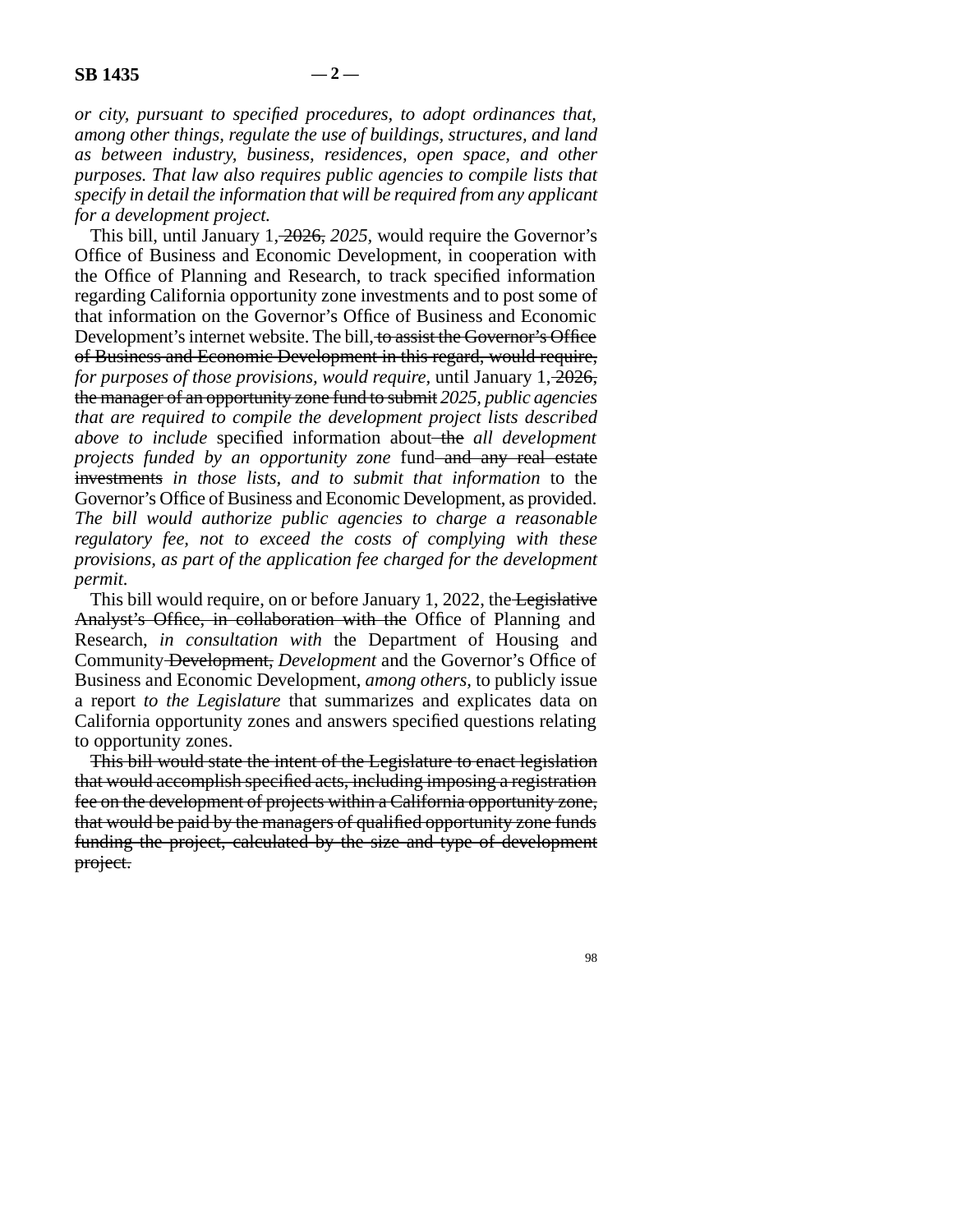*This bill would include findings that changes proposed by this bill address a matter of statewide concern rather than a municipal affair and, therefore, apply to all cities, including charter cities.* 

*The California Constitution requires the state to reimburse local agencies and school districts for certain costs mandated by the state. Statutory provisions establish procedures for making that reimbursement.* 

*This bill would provide that no reimbursement is required by this act for a specified reason.* 

Vote: majority. Appropriation: no. Fiscal committee: yes. State-mandated local program: no-*yes*.

*The people of the State of California do enact as follows:* 

1 SECTION 1. The Legislature finds and declares all of the 2 following:

line 3 (a) Housing is critical to the safety and wellness of Californians

4 and the provision of secure, quality housing and a safe living 5 environment for every Californian is of vital importance to the

6 welfare of our entire state.

 line 7 (b) California is *was* experiencing a major affordable housing 8 and homelessness crisis. According to the California Department 9 of Housing and Community Development, on average, rent has

10 increased by 25 percent across California since 2000, yet renter

line 11 wages have dropped by 6 percent. *crisis before the COVID-19* 

12 *public health crisis.* 

13 (c) According to an analysis of the United States Census data 14 *by the California Housing Partnership Corporation, from 2000* 

15 *to 2018, the median annual cost to rent an apartment or home in* 

16 *California increased 40 percent while incomes have gone up only* 

17 *8 percent, after adjusting for inflation.* 

 $\begin{array}{cc} 18 & \text{ (e)} \\ 19 & \text{(d)} \end{array}$ 

(d) High housing costs, coupled with high costs of other basic

20 necessities, leaves nearly one *1* in 5 Californians in poverty. Over

21 one-half of renters are rent burdened, paying more than 30 percent

22 of income on rent, and 8 in 10 renters are low-income renters.

23 Women, low-income renters, and people of color experience higher

24 rates of rent burden and severe rent burden and therefore are at

25 greater risk of displacement and gentrification. California also has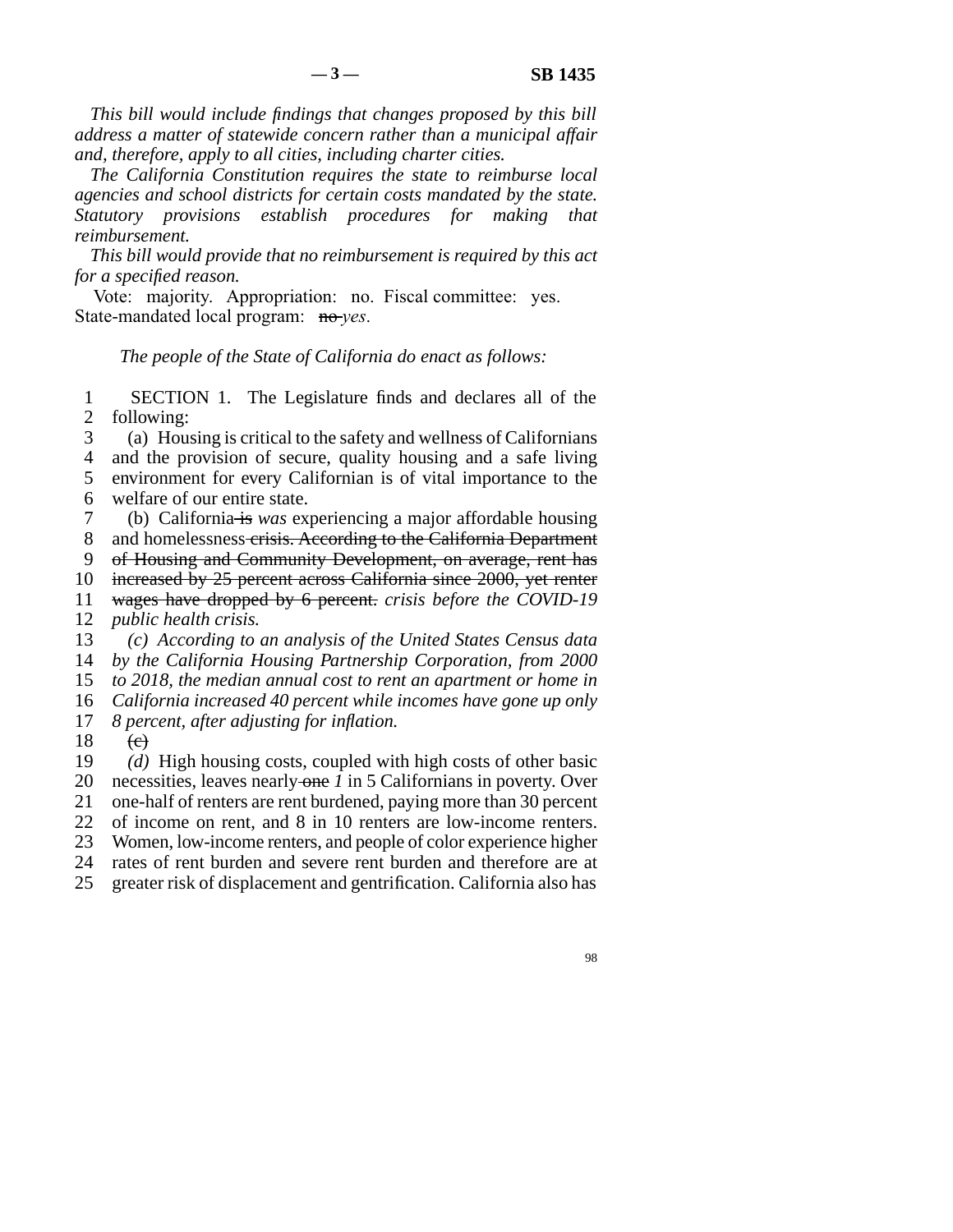| $\mathbf{1}$   | the highest percentage, at 70 percent, of unsheltered homeless                                                                   |
|----------------|----------------------------------------------------------------------------------------------------------------------------------|
| $\overline{2}$ | individuals in the country.                                                                                                      |
| 3              | (e) The COVID-19 public health crisis has illustrated the                                                                        |
| $\overline{4}$ | importance of keeping people housed to curb the spread of                                                                        |
| 5              | diseases. During a public health crisis, Californians will only be                                                               |
| 6              | as safe as the most uninsured and housing insecure Californian.                                                                  |
| 7              | (f) Housing is one of the most important social determinants of                                                                  |
| 8              | health. The lack of affordable housing affects families' ability to                                                              |
| 9              | meet other essential expenses, placing many under tremendous                                                                     |
| 10             | financial strain. High housing-related costs place a particular                                                                  |
| 11             | economic burden on low-income families, forcing trade-offs                                                                       |
| 12             | between food, heating, and other basic needs. One study found                                                                    |
| 13             | that low-income people with difficulty paying rent, mortgage, or                                                                 |
| 14             | utility bills were less likely to have a usual source of medical care                                                            |
| 15             | and more likely to postpone treatment and use the emergency room                                                                 |
| 16             | for treatment. Another study showed that children in areas with                                                                  |
| 17             | higher rates of unaffordable housing tended to have worse health,                                                                |
| 18             | more behavioral problems, and lower school performance.                                                                          |
| 19             | (d)                                                                                                                              |
| 20             | $(g)$ The Federal Opportunity Zones Program enacted in 2017                                                                      |
| 21             | as part of the federal Tax Cuts and Jobs Act incentivizes                                                                        |
| 22             | development in 879 low-income census tracts throughout                                                                           |
| 23             | California. These make up 25 percent of the state's low-income                                                                   |
| 24             | communities and are home to more than 3 million Californians.                                                                    |
| 25             | (h) Major job losses in low-wage restaurant and hospitality                                                                      |
| 26             | sectors during the COVID-19 public health crisis could create an                                                                 |
| 27             | even greater need for affordable housing. It is important that any                                                               |
| 28             | housing that is currently affordable to low-income communities                                                                   |
| 29             | remains affordable.                                                                                                              |
| 30             | (i) Opportunity zones incentivize massive investments<br>in                                                                      |
| 31             | low-income communities. These investments could result in rent                                                                   |
| 32<br>33       | increases and loss of housing that is affordable to existing                                                                     |
| 34             | communities, further exacerbating California's affordable housing<br>crisis.                                                     |
|                |                                                                                                                                  |
| 35<br>36       | $(i)$ The low-income communities that make up opportunity zones<br>were at great risk of displacement before the COVID-19 public |
| 37             | health crisis. Data collection that can lead to solutions that will                                                              |
| 38             | protect these communities after the COVID-19 public health crisis                                                                |
| 39             | is crucial.                                                                                                                      |
| 40             | (e)                                                                                                                              |
|                |                                                                                                                                  |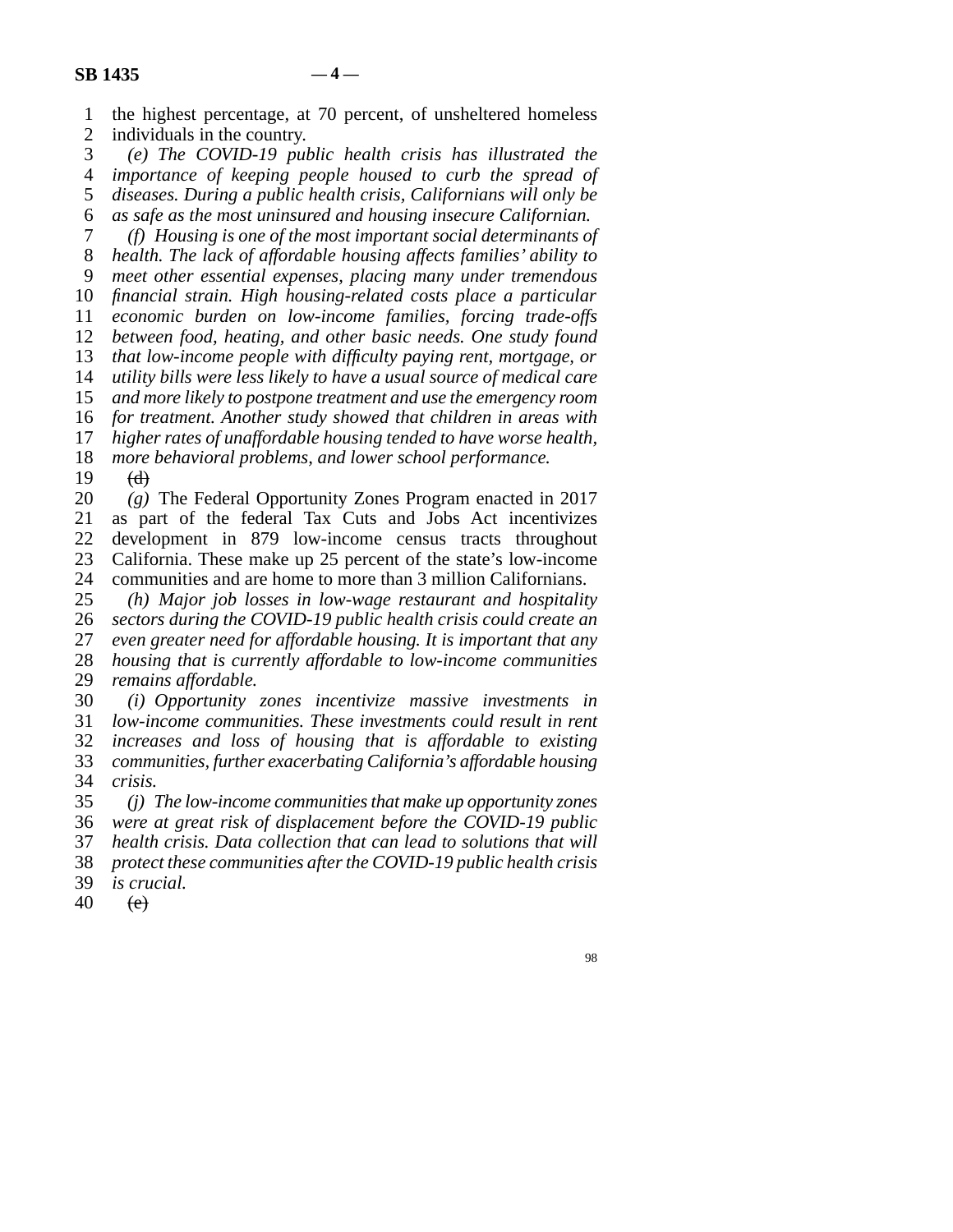line 1 *(k)* There is currently no *federal or* state-level data reporting 2 mechanism to track the type, scale, geographies, or effectiveness

3 of existing or new opportunity zone investments.

 $4 \quad \textcircled{f}$ 

5 *(l)* The Legislature acknowledges the value of investment in

- line 6 communities that benefit its existing residents, particularly amidst
- line 7 the housing affordability crisis and the importance of ensuring said
- 8 investments are tracked and analyzed in order to prevent further
- 9 displacement.
- $10 \quad (\text{g})$

11 *(m)* Development in opportunity zones must be intentional and 12 provide the existing residents with the opportunity to remain and 13 thrive in their neighborhoods.

14 SEC. 2. Section 12097.5 is added to the Government Code, to 15 read:

16 12097.5. For purposes of this article, all of the following 17 definitions shall apply:

18 (a) "Affordable" means housing for persons and families of 19 *extremely low, very low, and low incomes in accordance with the* 20 *following:* 

 line 21 *(1) Housing units targeted for persons and families of extremely*  22 *low income shall be made available at a monthly housing cost that* 23 *does not exceed 30 percent of the area median income with* 24 *adjustments for household size made in accordance with the* <br>25 *adjustment factors on which the moderate-income eligibility limits* adjustment factors on which the moderate-income eligibility limits

26 *are based.* 

27 (2) Housing units targeted for persons and families of very low line 28 *income shall be made available at a monthly housing cost that*  29 *does not exceed 31 to 50 percent, inclusive, of the area median*  line 30 *income with adjustments for household size made in accordance*  line 31 *with the adjustment factors on which the moderate-income*  32 *eligibility limits are based.* 

 line 33 *(3) Housing units targeted for persons and families of low*  line 34 *income shall be made available at a monthly housing cost that*  line 35 *does not exceed 51 to 80 percent, inclusive, of the area median*  line 36 *income with adjustments for household size made in accordance*  37 with the adjustment factors on which the moderate-income 38 *eligibility limits are based.* 

 line 39 *(b) "Area median income" means area median income as*  line 40 *periodically established by the Department of Housing and*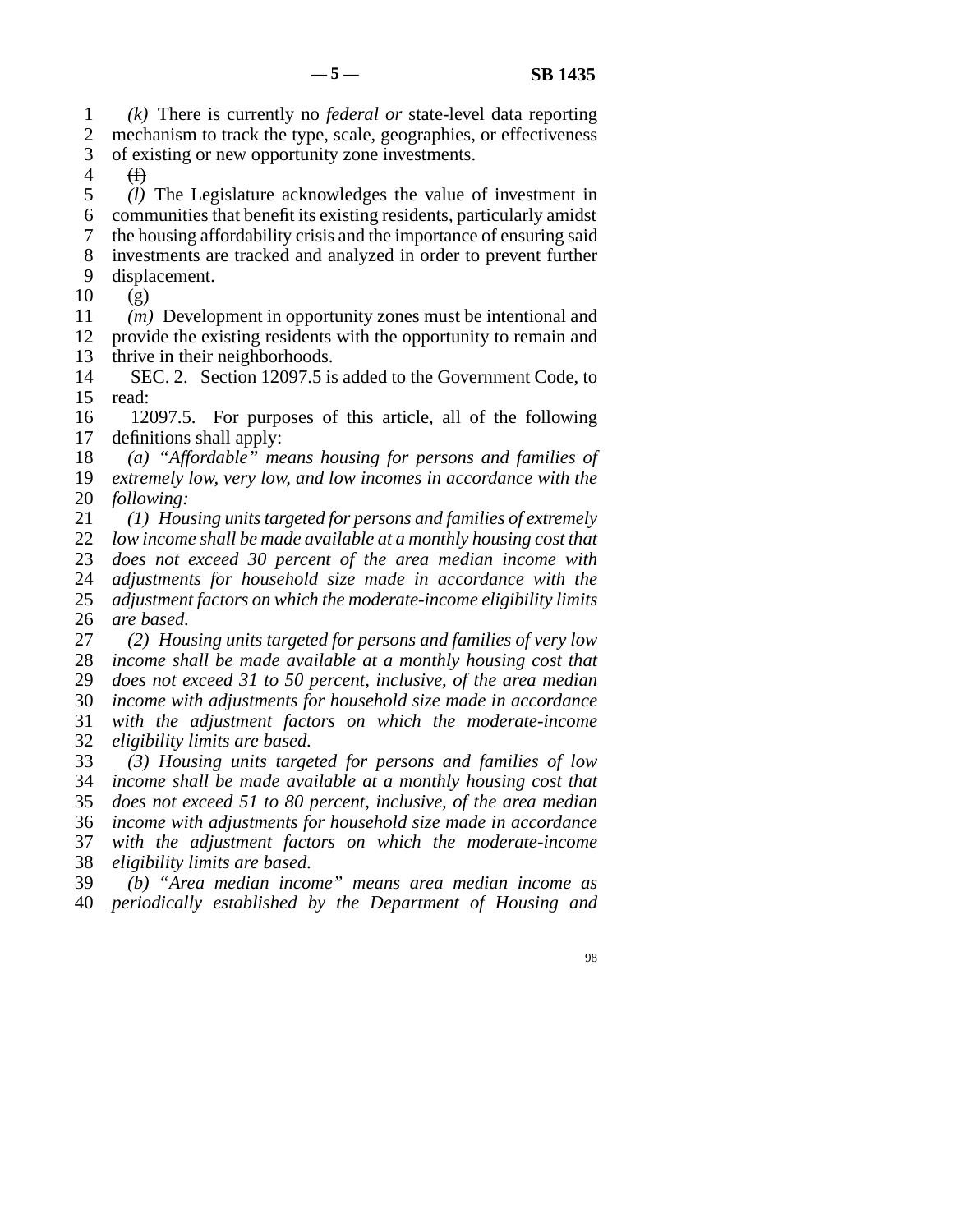- line 1 *Community Development pursuant to Section 50093 of the Health*  2 *and Safety Code.*<br>3 <del>(a)</del>
- $\left(\mathrm{a}\right)$

 line 4 *(c)* "California opportunity zone" means a census tract in this 5 state that has been designated by the United States Treasury as a line 6 qualified opportunity zone, pursuant to Sections 1400Z-1 and 7 1400Z-2 of the Internal Revenue Code.

 $\begin{matrix} 8 \\ 6 \end{matrix}$  (b)

 line 9 *(d)* "California promise zone" means a community in this state 10 that has been designated by the United States Department of 11 Housing and Urban Development as a promise zone.

 $12 \quad \text{~\'e}$ 

13 *(e)* "Governor's Office of Business and Economic Development"<br>14 means the Governor's Office of Business and Economic means the Governor's Office of Business and Economic

15 Development established pursuant to Section 12096.2.

16 SEC. 3. Section 12097.5 of the Government Code is amended 17 and renumbered to read:

18 12097.6 (a) (1) The Governor's Office of Business and 19 Economic Development is hereby authorized to develop content 20 on its internet website or through other mediums to be used for 21 public dissemination, through outreach activities, in order to 22 provide information and resources to inform the general public<br>23 about place-based and other geographically targeted economic about place-based and other geographically targeted economic 24 development programs, including, but not limited to, federal 25 promise zones within California that are designated by the United promise zones within California that are designated by the United 26 States Department of Housing and Urban Development; and 27 opportunity zones designated by the United States Treasury, 28 pursuant to Sections 1400Z-1 and 1400Z-2 of the Internal Revenue 29 Code.

30 (2) The information and resources shall include, but not be 31 limited to, how the local jurisdictions or census tracts were created, 32 where locals and investors may get additional information, and 33 updates regarding federal programs as that information becomes

34 available.

 line 35 (b) The Governor's Office of Business and Economic 36 Development shall convene, at least annually, representatives from 37 various programs and agencies across the state and from various 38 federal programs and agencies for the purpose of discussing how 39 California can leverage promise zones and opportunity zones to 40 meet state and local community and economic development needs.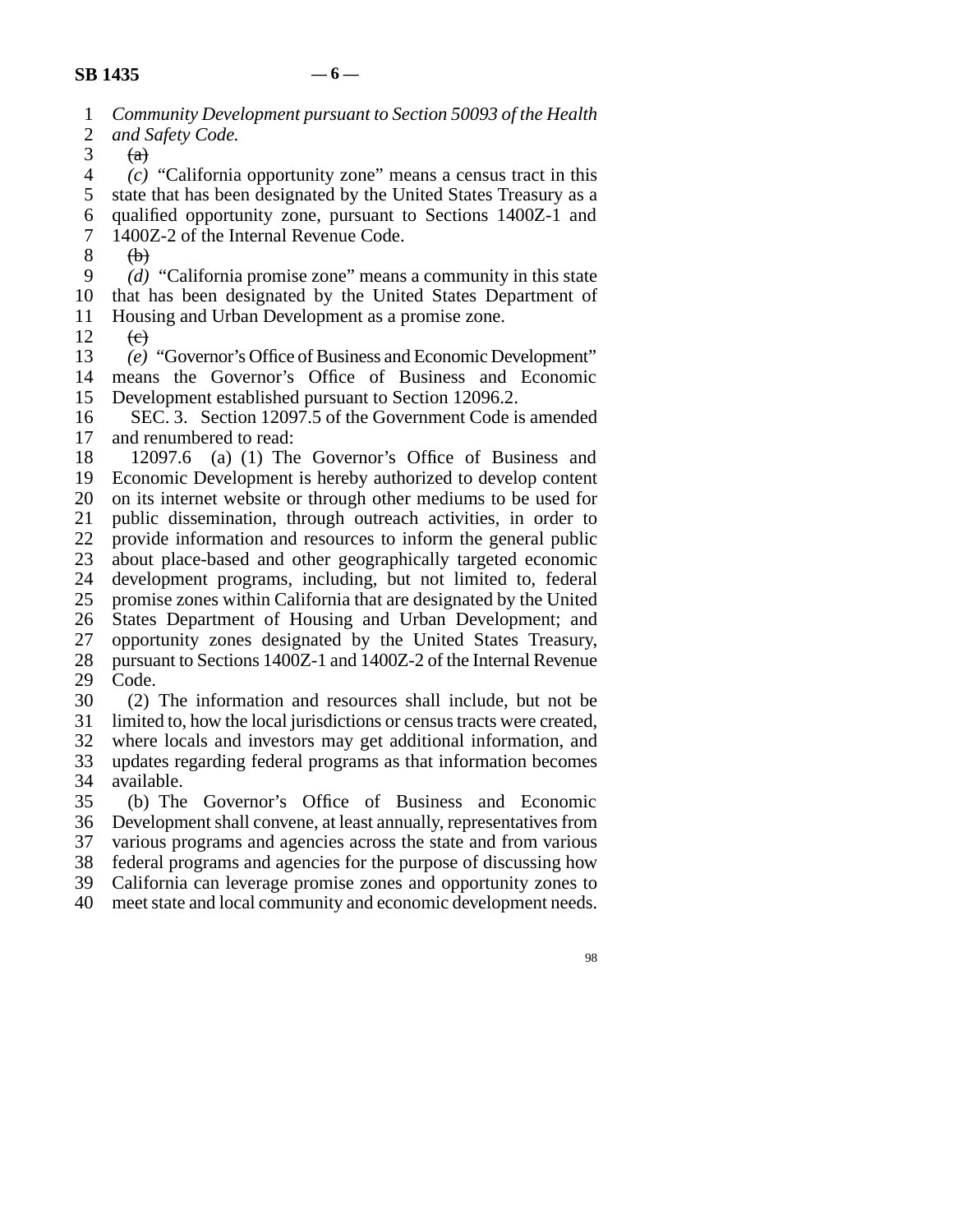1 The convention topics shall include, but not be limited to,

2 discussions on enhanced engagement opportunities and targeted 3 outreach to assist designated areas in their efforts to access state 4 resources and services.

5 SEC. 4. Section 12097.7 is added to the Government Code, to 6 read:

7 12097.7. (a) For purposes of this section, "opportunity zone 8 fund" means a qualified opportunity zone fund, as defined in 9 Section 1400Z-2 of the Internal Revenue Code, that has 10 investments in qualified opportunity zone property, as defined in 11 the Section 1400Z-2 of the Internal Revenue Code, located in a 12 California opportunity zone.

13 (b) The Governor's Office of Business and Economic 14 Development shall, in cooperation with the Office of Planning and 15 Research, track information regarding California opportunity zone 16 investments.

17 (c) (1) To assist the Governor's Office of Business and 18 Economic Development for purposes of this section, the manager

19 of an opportunity zone fund shall electronically submit, within  $60$ 

20 days of the operative date of this section or within  $60$  days of the

line 21 incorporation or formation of a fund, whichever is later, *For the* 

22 *purposes of this section, public agencies subject to Section 65940* 

23 *shall electronically submit* the following information about the

24 fund *all development projects funded by an opportunity zone fund*<br>25 to the Governor's Office of Business and Economic Development:

to the Governor's Office of Business and Economic Development:

26 (A) The name. *The name of the fund or funds*.<br>27 (B) The federal and state employer identifical

(B) The federal and state employer identification number, if 28 applicable.

29  $(C)$  The type of entity.

30 (D) If the fund is a corporation, the date incorporated and the 31 state of incorporation.

32 (E) If the fund is a partnership, the date of formation and the 33 state of formation.

34 (F) The structure of the fund as a single or multiasset fund.

 line 35 (G) The size of the fund, including total assets and eligible 36 deferred gain assets.

37 (H) The target investment size.

38 (I) The responsible party or point of contact.

 $39$  (J) (i) A copy of the offering document, if applicable.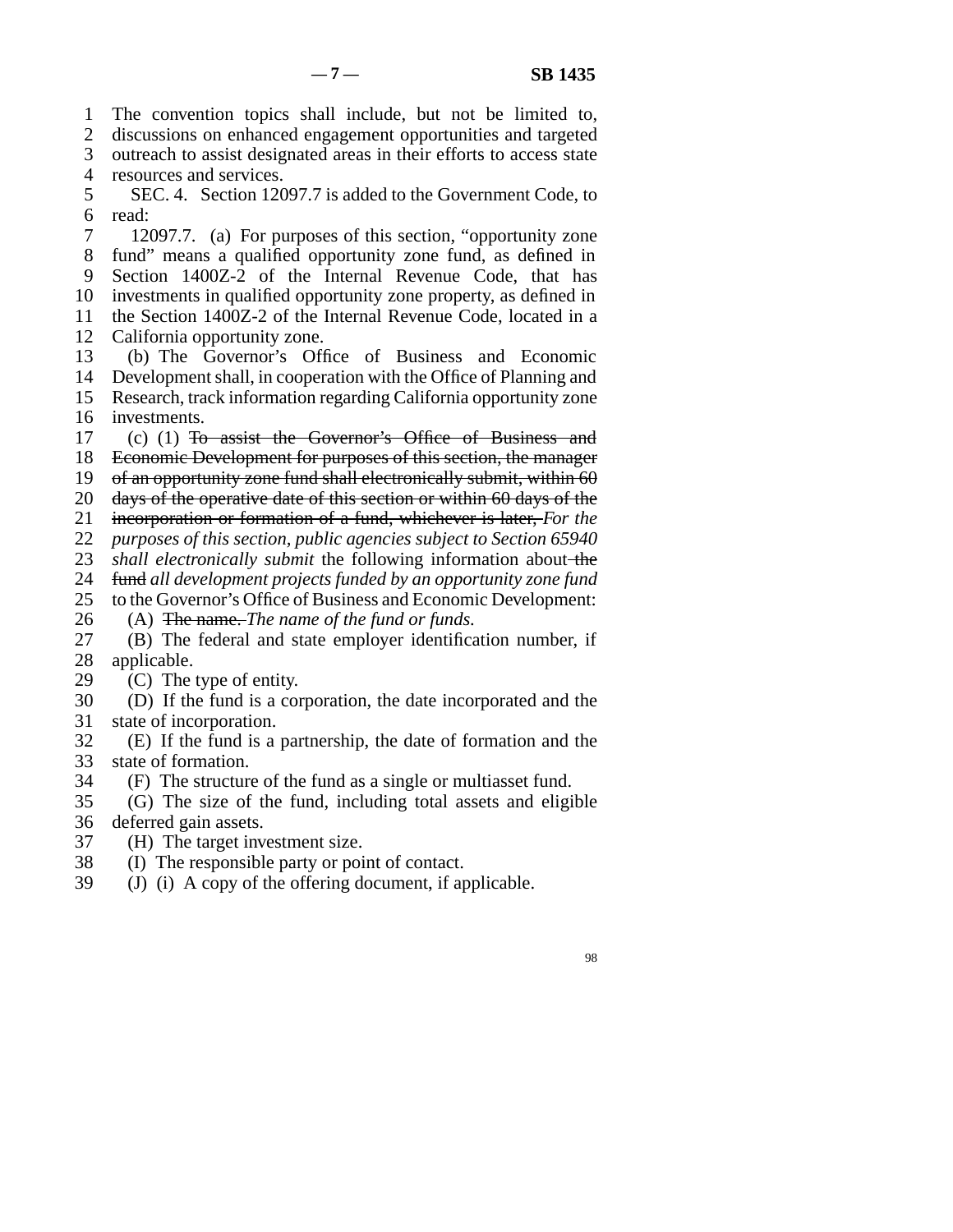- 1 (ii) If the offering document is not submitted or does not contain
- 2 the information described in this clause, the manager *public agency*<br>3 shall submit the following information about the fund *development*
- shall submit the following information about the fund *development*
- line 4 *project* to the Governor's Office of Business and Economic
- 5 Development:
- 6 (I) The mission statement or impact objective.
- 7 (II) The investment focus, such as housing, green, office, or 8 operating business.
- 9 (III) The geographic focus, including, but not limited to, state,
- 10 ZIP Code, and urban or rural focus.
- 11 (IV) A sustainability narrative.
- 12 (V) A community engagement narrative.
- 13 (VI) An antidemolition narrative.<br>14 (VII) A tenant protections narrative.
- 14 (VII) A tenant protections narrative.<br>15  $\left( 2 \right)$  Within 30 days of receipt of
- $(2)$  Within 30 days of receipt of the information received
- 16 pursuant to paragraph (1), the Governor's Office of Business and
- 17 Economic Development shall report the information to the Office
- 18 of Planning and Research and the Department of Housing and
- 19 Community Development.
- 20 (d)  $(1)$  On or before June 30, 2021, and on or before June 30
- 21 each year thereafter, the manager of an opportunity zone fund that
- 22 has made real estate investments shall electronically submit the
- 23 following information about the fund about those real estate
- 24 investments to the Governor's Office of Business and Economic<br>25 Development:
- **Development:**
- 26 (A)<br>27 (K)
- $(K)$  The types of properties, such as single-family, multifamily,
- 28 or commercial properties.
- 29  $\left(\text{B}\right)$
- 30 *(L)* The square footage of developed real estate.
- 31  $\leftarrow$
- 32 *(M)* The number of housing units developed and the percentage
- 33 of units in the development that are affordable.
- $34$   $\bigoplus$
- 35 *(N)* The net new number of affordable housing units developed.
- 36  $\leftarrow$
- line 37 *(O)* The number of affordable housing units demolished or 38 vacated.
- 39  $(H)$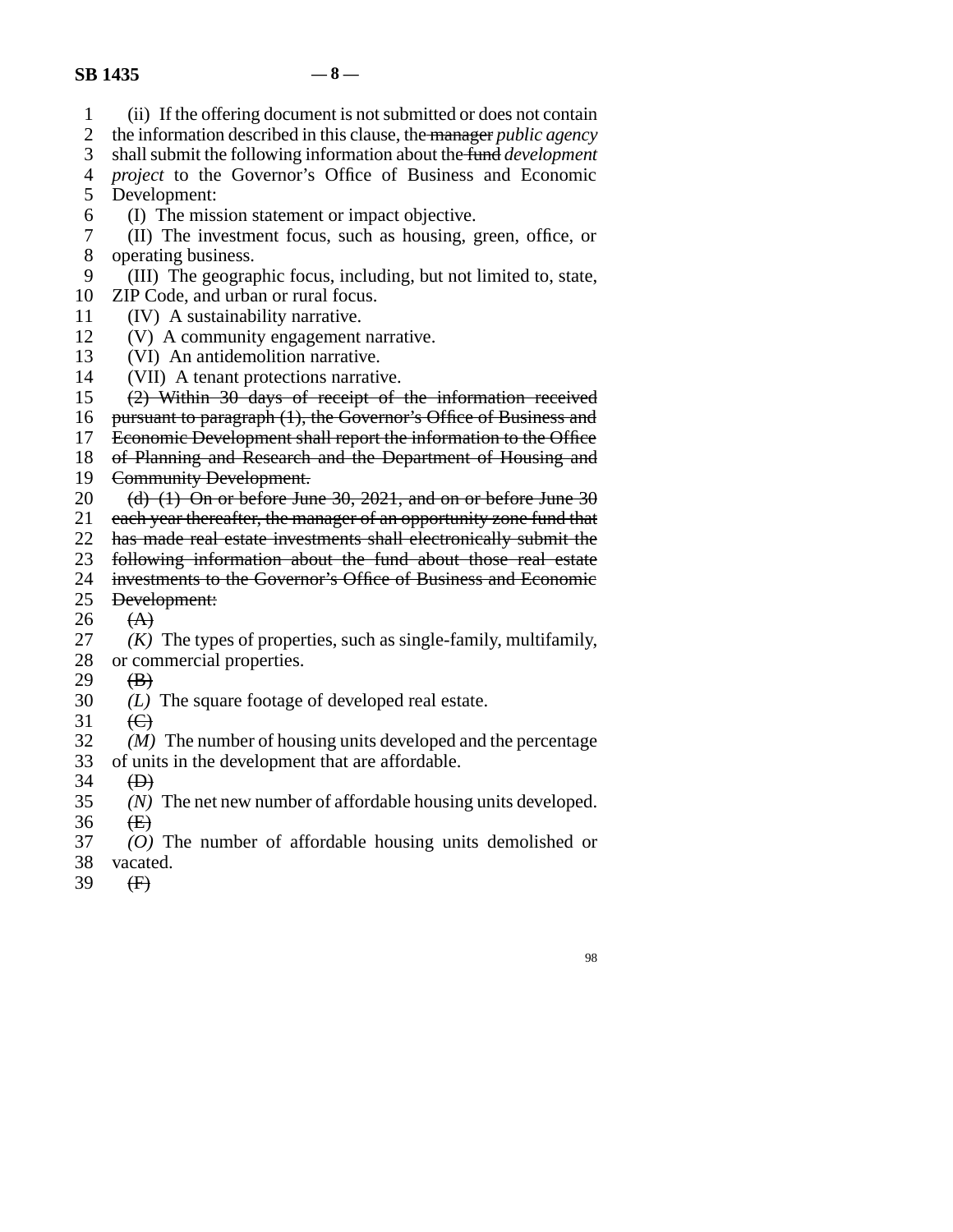line 1 *(P)* Any other displacement indicator the Governor's Office of 2 Business and Economic Development and the Office of Planning 3 Research deem appropriate.

4 (2) The manager shall include in the first report submitted

5 pursuant to paragraph  $(1)$  information that dates back to the line 6 incorporation or formation of the fund. The manager shall include

7 in each report submitted after the first report information for the

8 relevant reporting period.

 line 9 *(2) Public agencies subject to paragraph (1) may charge*  10 *applicants a reasonable regulatory fee, not to exceed the costs to* line 11 *the state of complying with this section, as part of the application* 

12 *fee charged for the development permit under Section 65941.5.* 

13 (3) Within 30 days of receipt of the information received

14 *pursuant to paragraph (1), the Governor's Office of Business and* 

15 *Economic Development shall report the information to the Office* 16 of Planning and Research and the Department of Housing and

17 *Community Development.* 

18  $(3)$ 

19 (4) Within one year of receipt of the information required by

20 this subdivision, the Governor's Office of Business and Economic

21 Development shall make the information publicly available on its

22 internet website.

23  $\left( e\right)$ 

24 *(d)* This section shall remain operative only until January 1,  $25\quad 2026$ , 2025, and is repealed as of that date.  $2026$ ,  $2025$ , and is repealed as of that date.

26 SEC. 5. Section 12097.8 is added to the Government Code, to read: read:

28 12097.8. (a) On or before January 1, 2022, the Legislative

29 Analyst's Office, in collaboration with the Office of Planning and

line 30 Research, *in collaboration with* the Department of Housing and

31 Community Development, and the Governor's Office of Business

line 32 and Economic Development, shall publicly issue a report *to the* 

33 *Legislature* that summarizes and explicates data on California line 34 opportunity zones and answers *addresses, at a minimum,* all of the

35 following questions:

36 (1) Are California opportunity zones contributing to 37 displacement in communities? If so, what are the disproportionate 38 impacts on low-income communities and communities of color?

39 (2) Is overall growth in California opportunity zones similar to,

40 less than, or more than non-opportunity zone census tracts?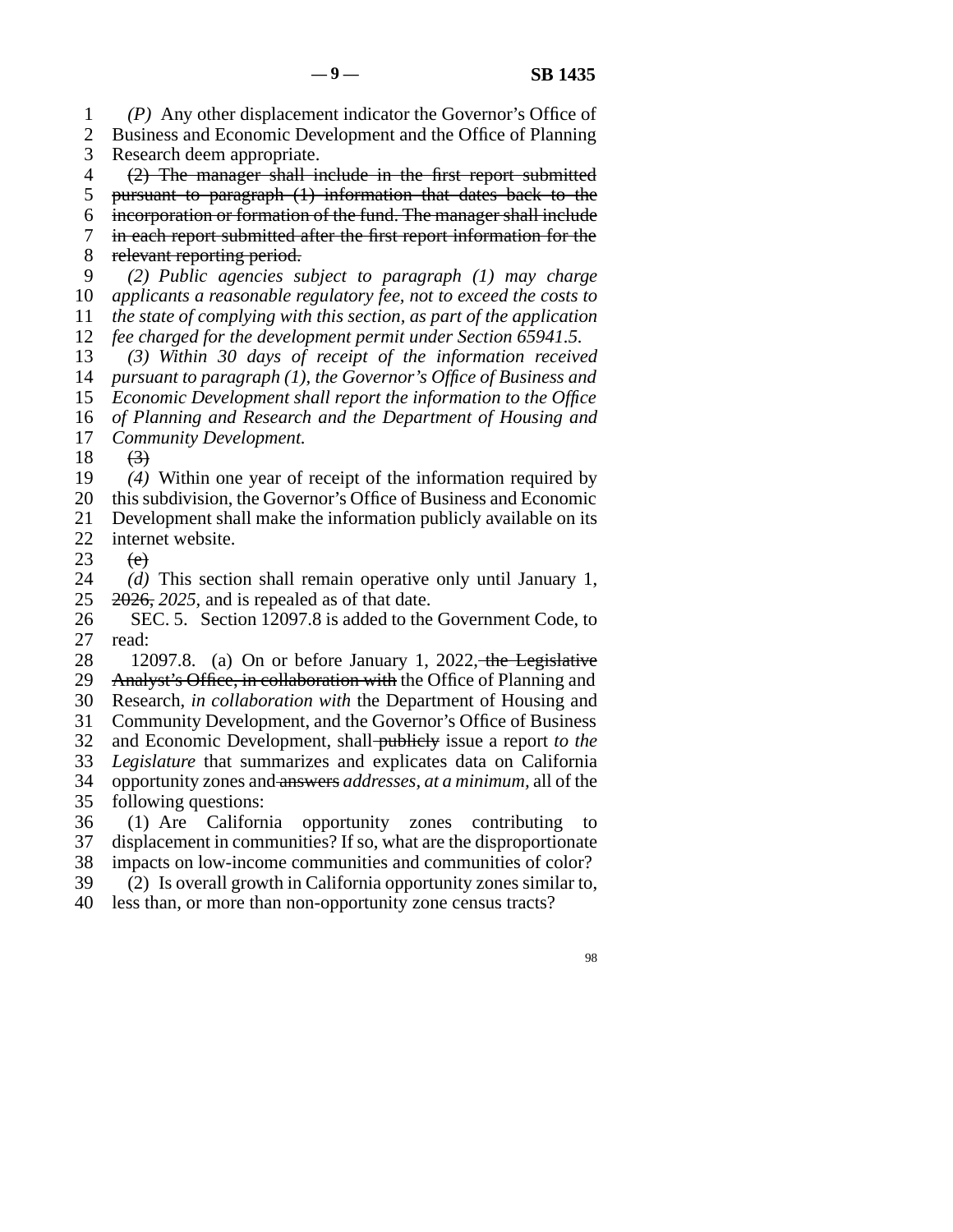line 1 (3) Is small business growth in California opportunity zones 2 similar to, less than, or more than non-opportunity zone census<br>3 tracts? tracts? line 4 (4) Is minority business growth in California opportunity zones

5 similar to, less than, or more than non-opportunity zone census 6 tracts?

 line 7 (5) Is the level of real estate activities in construction and 8 transactions in the California opportunity zones sites similar to, 9 less than, or more than non-opportunity zone census tracts?

10 (6) Has the maintenance and production of affordable and

11 rent-controlled housing decreased, increased, or remained the same 12 in California opportunity zones compared to non-opportunity zone 13 census tracts?

14 (7) Has the number of jobs increased, decreased, or remained 15 the same in the California opportunity zones compared to 16 non-opportunity zone census tracts?

17 (8) What are the changes in "in vs. out movers," such as race, *ethnicity, age, income, employment, educational attainment, and marital status, in opportunity zones compared to non-opportunity zone census tracts?* 

 line 21 *(9) How have sales and property values changed in opportunity*  22 *zones compared to non-opportunity zone census tracts?*<br>23 <del>(8)</del>  $\left( 8\right)$ 

24 *(10)* Has the median household income increased, decreased, 25 or remained the same in California opportunity zones compared or remained the same in California opportunity zones compared 26 to non-opportunity zone census tracts?<br>27  $\left(9\right)$  Have the demographic characteri

27 (9) Have the demographic characteristics shifted more, less, or remained the same in California opportunity zones compared to remained the same in California opportunity zones compared to 29 non-opportunity zone census tracts?

 line 30 *(11) What have been the changes in "in vs. out" movers, such*  line 31 *as race, ethnicity, age, income, employment, educational*  line 32 *attainment, and marital status? Have the demographic*  33 *characteristics shifted more, less, or remained the same in*  line 34 *opportunity zones compared to non-opportunity zone census tracts?*  35  $(10)$ 

 line 36 *(12)* Has the median gross rent increased, decreased, or remained 37 the same in California opportunity zones compared to 38 non-opportunity zone census tracts?

 line 39 *(13) What have been the changes in the number of people living*  line 40 *in crowded housing conditions, time-traveled, and distance to work*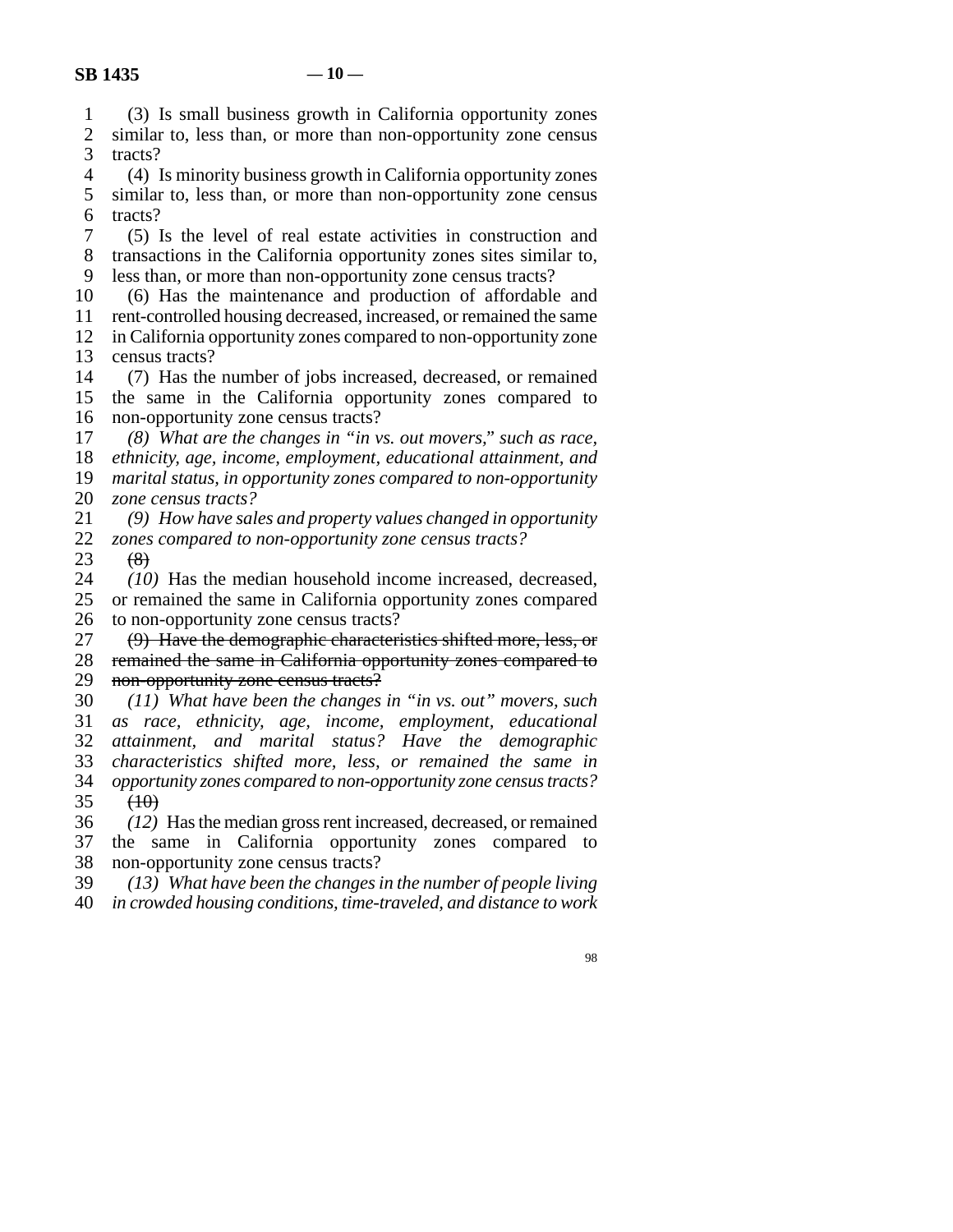line 1 *in opportunity zones compared to non-opportunity zone census*  2 *tracts?* 

 line 3 *(b) The Office of Planning and Research shall, when completing*  line 4 *the report, consult with the University of California Urban*  5 *Displacement Project and interested stakeholders.* 

 line 6 *(c) A report required to be submitted pursuant to this section*  line 7 *shall be submitted in compliance with Section 9795.* 

 $8$  (b)

9 *(d)* This section shall remain operative only until January 1,  $10 \quad 2026$ , 2025, and is repealed as of that date.

11 SEC. 6. It is the intent of the Legislature to enact legislation 12 that would accomplish all of the following:

13 (a) Require applicants for development projects proposed within

14 a California opportunity zone, as defined in Section 12097.5 of

15 the Government Code, to include information as to whether the

16 project will use funds from a qualified opportunity zone fund, as

17 defined in Section 1400Z-2 of the Internal Revenue Code, and in

18 that case, to require the submission of specified information with

19 the application for the development project.

20 (b) Impose a registration fee on the development of projects

21 within a California opportunity zone that would be paid by the

22 managers of qualified opportunity zone funds funding the project,

23 ealeulated by the size and type of development project, to recover

24 the additional costs of reviewing the applications described in  $25$  subdivision (a) and the costs to the Governor's Office of Business

subdivision (a) and the costs to the Governor's Office of Business

26 and Economic Development to administer Section 12097.7 of the

27 Government Code, as proposed to be added by this act, and for

28 allocation to the Judicial Council to fund legal assistance for 29 undocumented tenants.

30 (c) Waive or reduce the registration fee for any development

31 project that contains housing units that are affordable, as

32 determined by a percentage of average median income, with respect

33 to those portions of development project that are the affordable 34 housing units.

 line 35 *SEC. 6. Section 65940 of the Government Code, as amended*  line 36 *by Section 6 of Chapter 654 of the Statutes of 2019, is amended*  37 *to read:* 

38 65940. (a) (1) Each public agency shall compile one or more

line 39 lists that shall specify in detail the information that will be required

40 from any applicant for a development project. Each public agency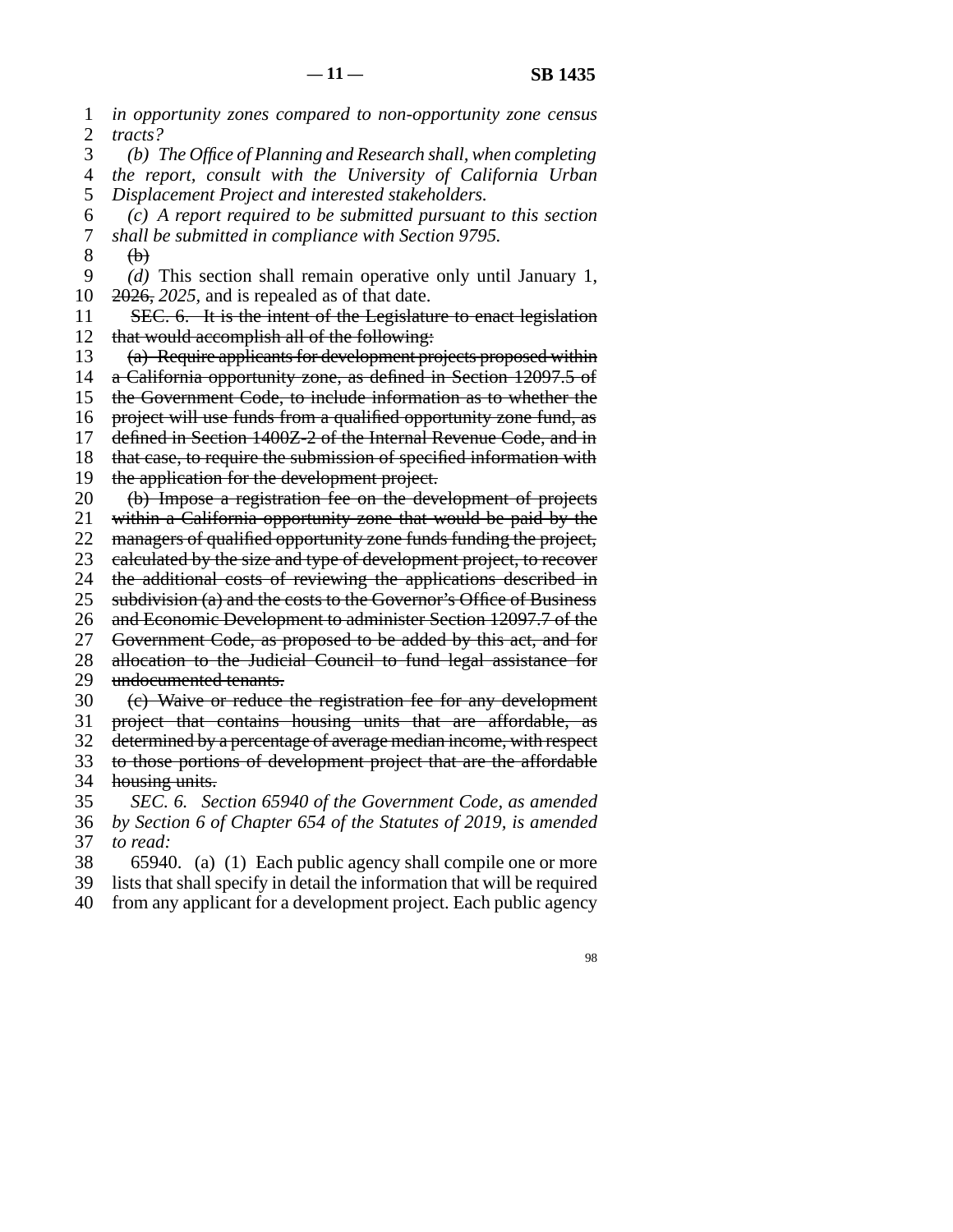1 shall revise the list of information required from an applicant to

2 include a certification of compliance with Section 65962.5, and

3 the statement of application required by Section 65943. Copies of

4 the information, including the statement of application required

5 by Section 65943, shall be made available to all applicants for line 6 development projects and to any person who requests the 7 information.

8 (2) An affected city or affected county, as defined in Section line 9 66300, shall include the information necessary to determine 10 compliance with the requirements of subdivision (d) of Section 11 66300 in the list compiled pursuant to paragraph  $(1)$ .

12 (b) The list of information required from any applicant shall 13 include, where applicable, identification of whether the proposed 14 project is located within 1,000 feet of a military installation, 15 beneath a low-level flight path or within special use airspace as 16 defined in Section 21098 of the Public Resources Code, and within 17 an urbanized area as defined in Section 65944.

18 (c) (1) A public agency that is not beneath a low-level flight 19 path or not within special use airspace and does not contain a 20 military installation is not required to change its list of information 21 required from applicants to comply with subdivision (b).

22 (2) A public agency that is entirely urbanized, as defined in  $23$  subdivision (e) of Section 65944, with the exception of a subdivision (e) of Section 65944, with the exception of a 24 jurisdiction that contains a military installation, is not required to 25 change its list of information required from applicants to comply change its list of information required from applicants to comply 26 with subdivision  $(b)$ .

27 (d) (1) The list of information required from any applicant shall 28 *include, where applicable and for applications for developments* 29 *within qualified opportunity zones, identification of whether*  line 30 *development and operation of the proposed project will use funds*  line 31 *from a qualified opportunity zone fund, and shall require projects*  line 32 *using funds from a qualified opportunity zone fund to submit*  33 *information required under Article 4.6 (commencing with Section* line 34 *12097.5) of Chapter 1.6 of Part 2 of Division 3 of Title 2.* 

 line 35 *(2) A public agency that does not have any census tracts*  line 36 *designated as qualified opportunity zones that lie within the*  37 *boundaries of the affected city or affected county shall not be* 38 *required to comply with paragraph (1).* 

39  $(d)$